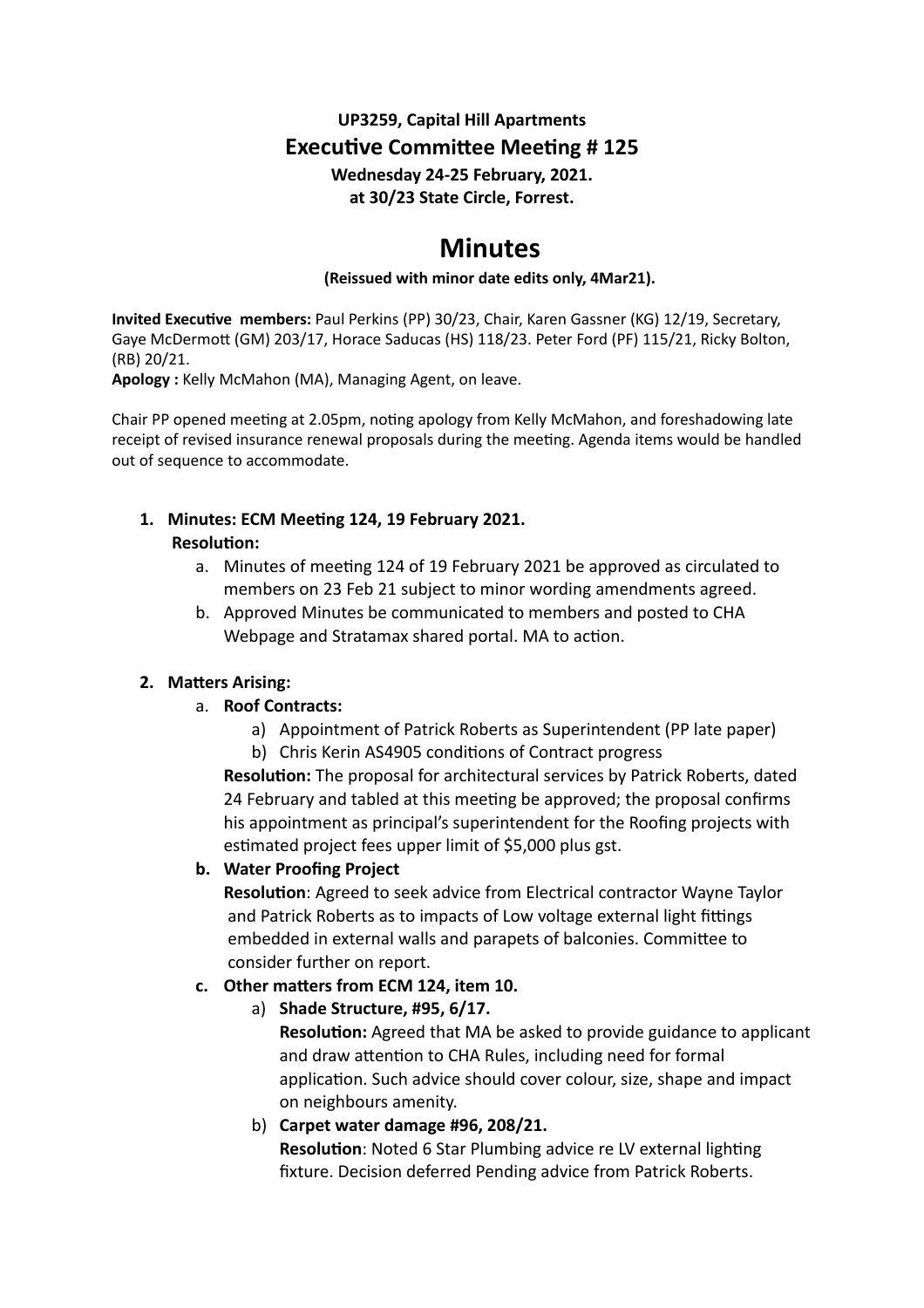- c) **Skir:ng water damage #86, 106/19: Resolution**: Decision deferred further advice from MA.
- d) Box Gutters inspection/ cleaning: #96 (part). **Resolution:** Agreed to accept Harold's Window Cleaning offer to undertake in lieu of solar panel cleaning, at same price, 3 March 2020.

#### **3. Strata Insurance Renewal, effective 5 March 21.**

Discussion of options was difficult due to delay in receipt of revised proposals reported at adjourned ECM124, 24 February 2021. Issues canvassed are summarised below: "...Collective Insurance Brokers (CIB) provided a late revised proposal on 24 February during our executive meeting. Whilst declining to accept the no-increase undertaking for the intended 6 month renewal, it accepted our position that the Insurance valuation should remain that at 5 September 2020. It also reduced the CIB commission. CIB recommended the full year offer of \$55,888, +33% over the previous year. This compares favourably with their earlier offer of \$62,840 (+49%). A revised 6 monthly premium was also provided (\$28,726, +31% on previous 6 months), but not recommended due to likely further increases.

Our ongoing Hail claim and recent high residents water damage claim rates were cited as justifying the premium increase plus a further increase in the general excess to \$2,500 and a widening of definitions relating to the water claims excess of  $$5,000$ .

In recognition of the cashflow impacts of the mid- year prepayment of the full 12 month cover, Premium Funding support was proposed to enable monthly payments in lieu. This involves a short term loan (9 months) from a third party, IQumulate Premium Funding Pty Limited (IQPF). Whilst relatively inexpensive at the current time ( $<$ \$4000), it requires approval by a General meeting. Rhonda Yates, manager of Bright-Duggan – Canberra, has advised that secure insurance cover for 30 days without additional cost can be secured on acceptance of the 12 month proposal, giving us time for required notice and gaining required owners approval at a Special General Meeting in late March. This will be a once only transaction with required 2021-22 funding included in the next AGM approved budget and Administrative Levy.

The full year renewal will increase the 2020-2021 Administrative Fund expense by between  $$18,000$  -  $$30,000$ , given the combined impact of premium and new Legislation from 1 November 2020. However, the Cashflow impact of paying \$55,888 ( against a budgeted \$21,000) in early March plus extra (unknown #, \$) excess payments and investigative costs, cannot be accommodated!

The executive committee has decided to recommend that owners approve the Premium Funding proposal on the basis of both low cost and avoidance of seeking increases in levy payments until the next Annual Budget and Annual General Meeting. Revised Budget forecasts will be made available for members information.